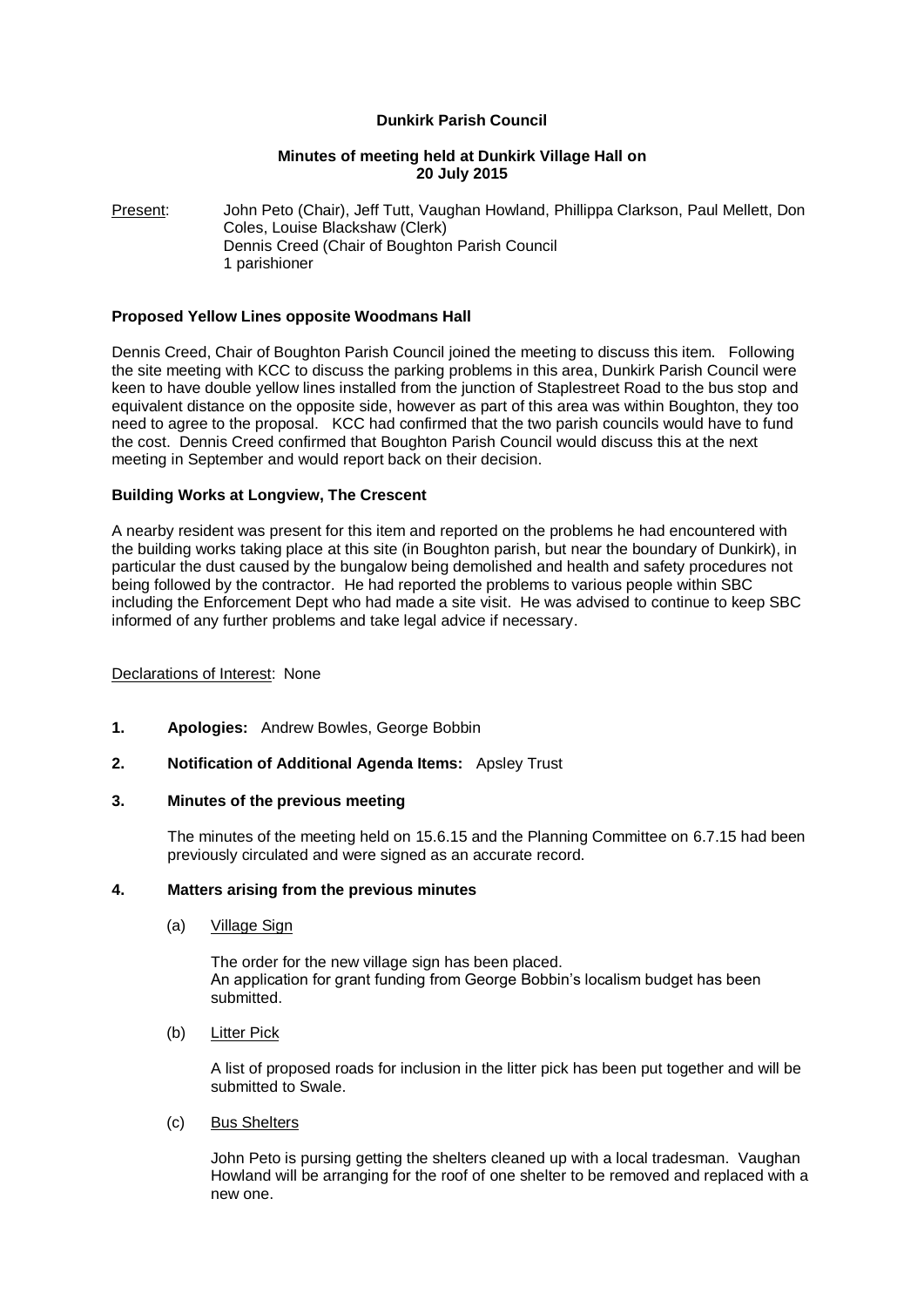## **5. Matters for public concern**

### (a) Highways Issues

Notification had just been received that Staplestreet Road will be closed 3 – 11 August whilst sewer and gas connections are supplied to the Manor House site. There was concern that with Dawes Road also closed, access for emergency services as well as local residents will be a major problem as the diversion is quite lengthy.

Berkeley Close/Manor House: Gary Gibbs is dealing with the damaged road with the contractor. Some of the contractors are now parking opposite Woodmans Hall and walking down exacerbating the parking problem there. This is likely to be even worse during the Staplestreet Road closure.

Blean House/Horselees Road: There has still not been any response from KCC or confirmation of when this work will be completed. George Bobbin had been told that there were no funds to complete the work - a lot of money has been spent on the scheme but without this grille the pipework will quickly become blocked. Jeff Tutt will follow up again.

### Footways:

Horselees Road to Dunkirk Road South (ZR540) It was reported that this was blocked by a fallen tree which had not been removed. Jeff Tutt is following up.

Berkeley Close to Woodchoppers. JP has spoken to the site agent at Manor House suggesting they may like to consider clearing the path.

Draw Road (Logging Route): As ownership of the route does not appear to be registered, Phillippa Clarkson suggested that the parish council could consider adopting it for the benefit of the community. The legal side of this is somewhat of a minefield and it could be quite a lengthy and complicated. The clerk to obtain advice/guidance from KALC.

#### Hedges:

Dunkirk Road North/Horselees – has now been cut back. Potters Corner/Dawes Road – owner has been established and will be contacted. Dunkirk Road North/Weatherall Close – in hand.

(b) Parking Issues

Woodmans Hall: Discussed at the start of the meeting.

### (c) Enforcement Cases

No update on the outstanding enforcement cases has been received despite several reminders to Jo Millard. The Clerk to follow up again.

Maytree Nursery – it had been reported that the nursery are in breach of their planning consent by selling items other than plants grown on the site. Enforcement to be asked to investigate.

Brotherhood Wood - It appears to be widely known that most of the residents are not gypsies which has been previously reported to Enforcement. Swale cannot demonstrate they have a 5 year supply of pitches, however with many of those at Brotherhood Wood not being occupied by gypsies, these "vacant" pitches could count towards the supply. To be reported again to Enforcement.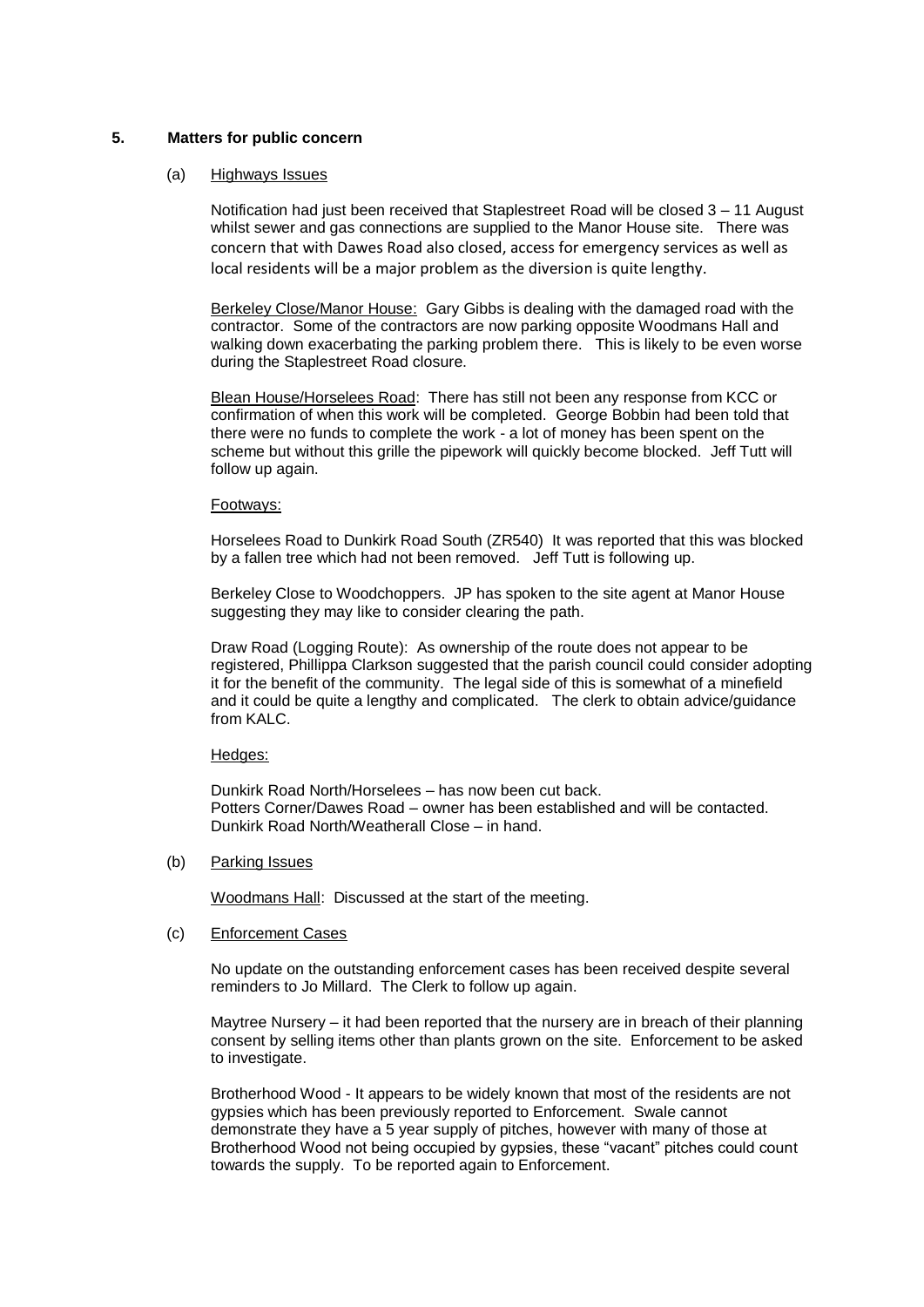## (d) Crime Update

Crime Prevention Initiative – UV Pens. The cost of the pens/stickers/bag is 50p each. John Peto proposed, Jeff Tutt seconded and it was unanimously agreed to go ahead with ordering 500 packs for Dunkirk parish. Philippa Clarkson will design the card to be inserted in the packs. An application has been submitted for funding from George Bobbin's annual localism grant.

The monthly crime update from PCSO Joshua Carle was tabled and noted.

# **6. Planning**

## (a) Receive Decisions

14/504246/FULL - Land adjoining The Firs Dunkirk Road South - Outline application for the erection of a detached single storey dwelling, creation of a new access, construction of driveway and associated works. Appeal allowed & permission granted.

15/503078/FULL - 10 Woodside - Two storey side extension. Approved,

15/503377/FULL - 47 Woodside - Erection of garden cabin and timber decking. Approved.

## (b) Consider Applications

15/504083/FULL - Potters Corner, Dawes Road - Erection of a single storey rear extension and detached garage to side. Agreed to oppose the application on the grounds that it is over development with insufficient parking to what will become a 4 bedroom house with no additional on street parking available.

15/503682/FULL - Hogs Breath House, London Road - Re-building of existing pool house. Agreed to support – it is a secluded development and an improvement to the existing.

15/505260/FULL - 46 Woodside - Erection of garden cabin. No objection but request a condition stating no residential use.

15/503633/FULL - Red Lion Caravan Park - Change of use of holiday caravan park to residential caravan park. Agreed to support the application and ask AB/GB to call the application in so that it is considered by Planning Committee.

## **7. Finance**

(a) Finance Report: The report and monthly cash account had previously been circulated and were taken as read.

|  | (b) Payments: The following payments were proposed, seconded and approved. |
|--|----------------------------------------------------------------------------|
|  |                                                                            |

|                           | Pavee      | Description             | Amount  | VAT                      | Total   |
|---------------------------|------------|-------------------------|---------|--------------------------|---------|
| Cheque $1146$   HMRC      |            | <b>PAYE</b> for Clerk   | £87.60  | $\overline{\phantom{a}}$ | £87.60  |
| Cheque 1147   L Blackshaw |            | Clerk wages/office      | £370.24 |                          | £370.24 |
|                           |            | allowance               |         |                          |         |
| Cheque 1148   D Buckett   |            | Internal Audit Fee      | £233.10 |                          | £233.10 |
| <b>DDR</b>                | <b>EDF</b> | <b>Electricity Bill</b> | £208.06 | £41.61                   | £249.67 |
|                           |            | <b>TOTAL</b>            | £899.00 | £41.61                   | £940.61 |

#### (c) Consider report from Internal Audit

The report from the internal auditor for the year ended 31/3/15 had been previously circulated and was noted. There were no major issues reported, however a review of the asset register and risk assessment is outstanding and to take place as soon as possible.